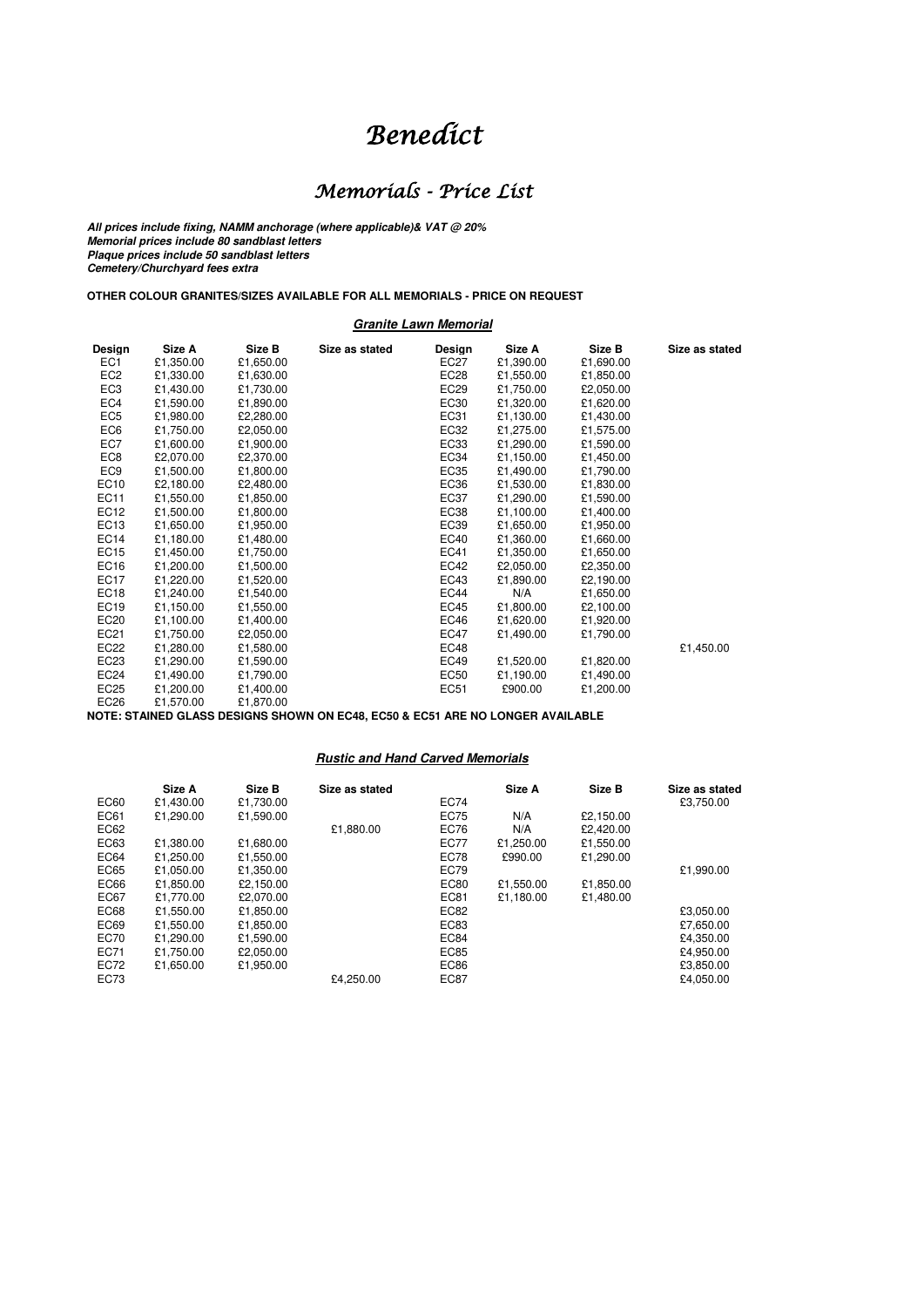## **Kerb Memorials** *(sizes as stated - other sizes POA)*

| Design |                                                        | Design |           |
|--------|--------------------------------------------------------|--------|-----------|
| EC100  | £2,200.00                                              | EC108  | £5,100.00 |
| EC101  | £2.400.00                                              | EC109  | £4,900.00 |
| EC102  | £2.280.00                                              | EC110  | £3.100.00 |
| EC103  | £3.700.00                                              | EC111  | £3.500.00 |
| EC104  | £5.500.00                                              | EC112  | £2,450.00 |
| EC105  | £3.950.00                                              | EC113  | £4.000.00 |
| EC106  | £4.500.00                                              | EC114  | £4,950.00 |
| EC107  | £4.450.00                                              | EC115  | £3,250.00 |
|        | Concrete Slabs & Glass Chippings                       |        | £280.00   |
|        | Concrete Slabs & Pebbles (except Red, Yellow & Purple) |        | £380.00   |
|        | Concrete Slabs & Pebbles - Red, Yellow & Purple        |        | £500.00   |
|        |                                                        |        |           |

## **Book Memorials** *(sizes as stated)*

| Design |           | Desian |           |
|--------|-----------|--------|-----------|
| EC130  | £1.750.00 | EC137  | £3,600.00 |
| EC131  | £1,850.00 | EC138  | £1,350.00 |
| EC132  | £1.650.00 | EC139  | £2,300.00 |
| EC133  | £2.050.00 | EC140  | £2,100.00 |
| EC134  | £2.370.00 | EC141  | £2.850.00 |
| EC135  | £880.00   | EC142  | £2.400.00 |
| EC136  | £3,150.00 | EC143  | £2.500.00 |

## **Heart Memorials** *(sizes as stated - other sizes POA)*

| Design |           | Desian |           |                      |           |
|--------|-----------|--------|-----------|----------------------|-----------|
| EC150  | £3.050.00 | EC155  | £2,300.00 | <b>Painted Roses</b> | £2.450.00 |
| EC151  | £2.900.00 | EC156  | £1.650.00 |                      |           |
| EC152  | £1.990.00 | EC157  | £4,780.00 |                      |           |
| EC153  | £2,250.00 | EC158  | £2,300.00 |                      |           |
| EC154  | £1.020.00 | EC159  | £1.990.00 |                      |           |

## **Churchyard & Marble Memorials**

| Design<br>EC170 | Size A    | Size B    | Size as stated<br>£2,200.00 | Desian<br>EC182 | Size A<br>£1,500.00 | Size B<br>£1,800.00 | Size as stated |
|-----------------|-----------|-----------|-----------------------------|-----------------|---------------------|---------------------|----------------|
| EC171           |           |           | £1,800.00                   | EC183           | £1.100.00           | £1.400.00           |                |
| EC172           |           |           | £1.800.00                   | EC184           | £1.680.00           | £1.980.00           |                |
| EC173           |           |           | £1,800.00                   | EC185           | £1,600.00           | £1,900.00           |                |
| EC174           |           |           | £1,800.00                   | EC186           | N/A                 | £1,980.00           |                |
| EC175           |           |           | £1.700.00                   | EC187           | N/A                 | £1,980.00           |                |
| EC176           | £1.300.00 | £1,600.00 |                             | EC188           | N/A                 | £1,980.00           |                |
| EC177           | £1.100.00 | £1,400.00 |                             | EC189           | £1,155.00           | £1,980.00           |                |
| EC178           | £1.100.00 | £1.400.00 |                             | EC190           | N/A                 | £2,100.00           |                |
| EC179           |           |           | £1.800.00                   | EC191           | £1.250.00           | £1.550.00           |                |
| EC180           | £1.200.00 | £1,500.00 |                             | EC192           | £1.600.00           | £1,900.00           |                |
| EC181           | £1,260.00 | £1,560.00 |                             | EC193           | £1,600.00           | £1,900.00           |                |

## **Individual Memorials** *(Sizes as stated - other sizes POA*

| Desian |           | Desian |           |
|--------|-----------|--------|-----------|
| EC200  | £4.200.00 | EC208  | £2,250.00 |
| EC201  | £4.500.00 | EC209  | £3.700.00 |
| EC202  | £4.800.00 | EC210  | £3.400.00 |
| EC203  | £4.370.00 | EC211  | £3.700.00 |
| EC204  | £2,250.00 | EC212  | £2.500.00 |
| EC205  | £2.400.00 | EC213  | £3.100.00 |
| EC206  | £4.500.00 | EC214  | £2.500.00 |
| EC207  | £3.200.00 |        |           |